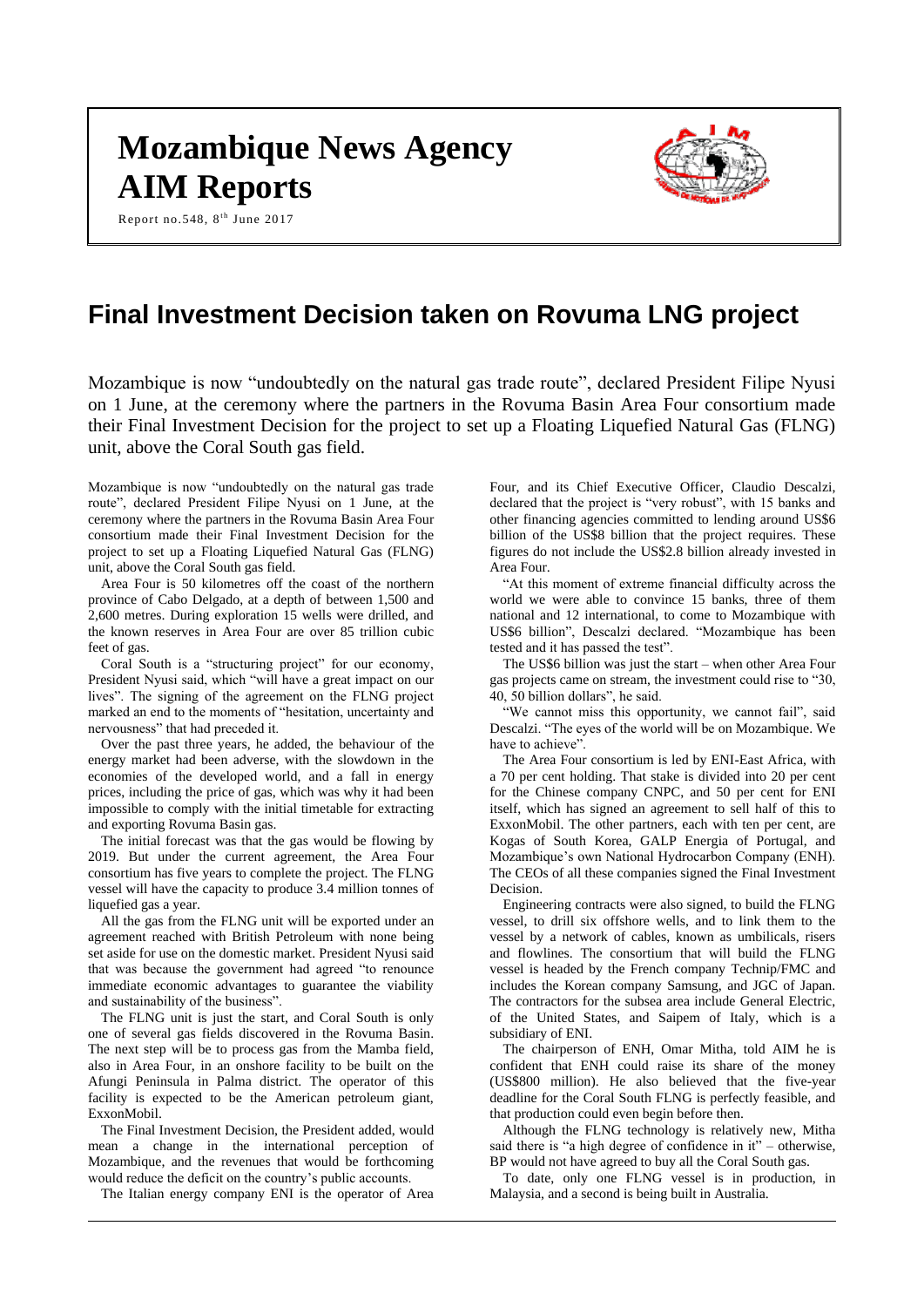#### **Shire-Zambezi waterway not viable**

The Mozambican government has once again firmly rejected the demands from Malawi that the Zambezi and Shire rivers be used for commercial shipping.

Malawian officials have raised the question of using the Shire-Zambezi waterway for Malawian trade, protesting that the Mozambican authorities are "creating difficulties".

At a Maputo press conference on 1 June, senior Transport Ministry official Jafar Ruby explained that the difficulties are not of Mozambique's making, but are inherent to the Malawian project which was "neither viable nor sustainable in the short, medium and long term".

Mozambique had believed that the matter was definitively settled when a study carried out by an international consultancy company, Hydroplan, selected by the three countries potentially involved in the Shire-Zambezi project, Malawi, Zambia, and Mozambique found it was not viable. The three countries had signed a memorandum of understanding in April 2007, but after the Hydroplan study, Mozambique notified the Malawian and Zambian governments that it was withdrawing from the Memorandum.

The study had shown that the Shire-Zambezi waterway "is not commercially navigable in its natural state, and under these conditions, the general objective of the proposed project – the reduction of transport costs in terms of time and money – cannot be achieved".

Using the river for Malawi's trade would imply regular dredging and removal of plants, which would be extremely expensive. The maximum amount of goods that could be moved along the two rivers would be 273,200 tonnes per year. Dredging would cost US\$30 million a year, and the removal of aquatic plants US\$50 million a year. These figures, Raby said, show that "the project is not viable".

The Shire-Zambezi waterway project was conceived by the late Malawian President Bingu wa Mutharika. Although it had not secured Mozambican approval, Mutharika's government built a port at Nsanje at a cost of US\$20 million.

In October 2010 it held an inauguration ceremony attended by VIPs including President Robert Mugabe of Zimbabwe. The event was a huge embarrassment when the Mozambican authorities blocked fertilizer-laden barges en route to Nsanje.

At the time, the then President of Mozambique, Armando Guebuza, explained that while he understood Malawi's desire to use the two rivers for its trade, it could only happen after the viability and environmental studies. Those studies have now been made and they show that the project is not viable.

#### **Human rights chairperson charged with fraud**

The Public Prosecutor's Office has charged Custodio Duma, Chairperson of the National Human Rights Commission (CNDH), with defrauding the Danish Embassy of US\$450,000.

Duma was once employed as a programme officer by the Mozambican office of the Danish International Development Agency (DANIDA). He set up an organisation called the Centre for Rights and Social Studies (CDES) and requested funding for this organisation from the Embassy.

According to the prosecution, the money ended up in a different account to that of the CDES. The embassy, believing that it had been swindled, complained to the Attorney-General's Office, and investigations led prosecutors to conclude that Duma had indeed committed a crime.

Duma is accused of forming a criminal association and of fraud and the prosecution sent the case to the Kampfumo district court in Maputo City in May.

#### **President lays first stone for Cuamba - Lichinga road**

President Filipe Nyusi declared on 6 June that a tarred road between the two main cities in the northern province of Niassa, Cuamba and Lichinga, was no longer a dream but is becoming a reality.

At the town of Massungulo, the capital of Ngauma district, President Nyusi laid the first stone in the tarring of the road, which is over 300 kilometres long. The cost of tarring the first two stretches of the road is put at 4.7 billion meticais (US\$78 million, at current exchange rates).

President Nyusi then addressed a rally at Metomane, explaining "people said when we promised to build this road during this government's term of office, that it was just another promise. But I promise that I will come back here for the formal delivery of the road when it is completely tarred".

The road is being co-financed by the African Development Bank (ADB) and by the Japanese International Cooperation Agency (JICA). The ADB is funding the stretches from Cuamba to Muita (134 km), and from Muita to Massangulo (94 km). JICA and the Mozambican government will finance the final stretch from Massangulo to Lichinga (89 km).

President Nyusi told the rally that the government is continuing to seek finance for other roads in the north, notably for the road between Marrupa in Niassa to Montepuez in the neighbouring province of Cabo Delgado. That would eventually link Lichinga to the Cabo Delgado provincial capital of Pemba.

The tarred road will supplement the rehabilitated railway from Lichinga to Cuamba, which lies on the main line from the port of Nacala to the Malawian border. Between them, the road and railway should make it quicker and cheaper to move goods between Niassa and the rest of the country.

#### **Army officers in the dock**

A trial began on 7 June, before the Maputo City Court, of four military officers and five civilians, charged with stealing 36 million meticais between 2010 and 2015. At the time of the theft, the amount stolen was worth US\$1.2 million.

The officers are Ernesto Rufino, Anibal Joaquim, Abdul Ismael, and Hussene Ismael. They worked in administrative functions in the Army Command of the Mozambican Armed Forces (FADM). The civilians are all women, some of whom are said to have been lovers of the officers. They are Sonia Cossa, Monica Mario, Guilhermina Macaringue, Sara Agostinho, and Elsa Chilengue.

The prosecution initially charged twelve people. Of the three not on the dock, one is studying in China, one is a sixyear-old minor, and one is regarded as a fugitive.

According to the prosecution, the key figures in the theft were Ernesto Rufino and Abdul Ismael, who were responsible for processing wages in the Army Command. They had access to the wage processing system and used this access to pay themselves and others illicit wages, allowances and bonuses. This included depositing large sums in the bank accounts of friends, colleagues, and lovers. One of the accounts used was in the name of the minor, who is the son of one of the accused.

Among the methods used to drain money was to pay wages in excess of the wages table established for the armed forces, and to pay the same person two wages in one month. Under these corrupt schemes, officers with a wage of 15,000 meticais a month, could end up with more than 100,000 meticais a month.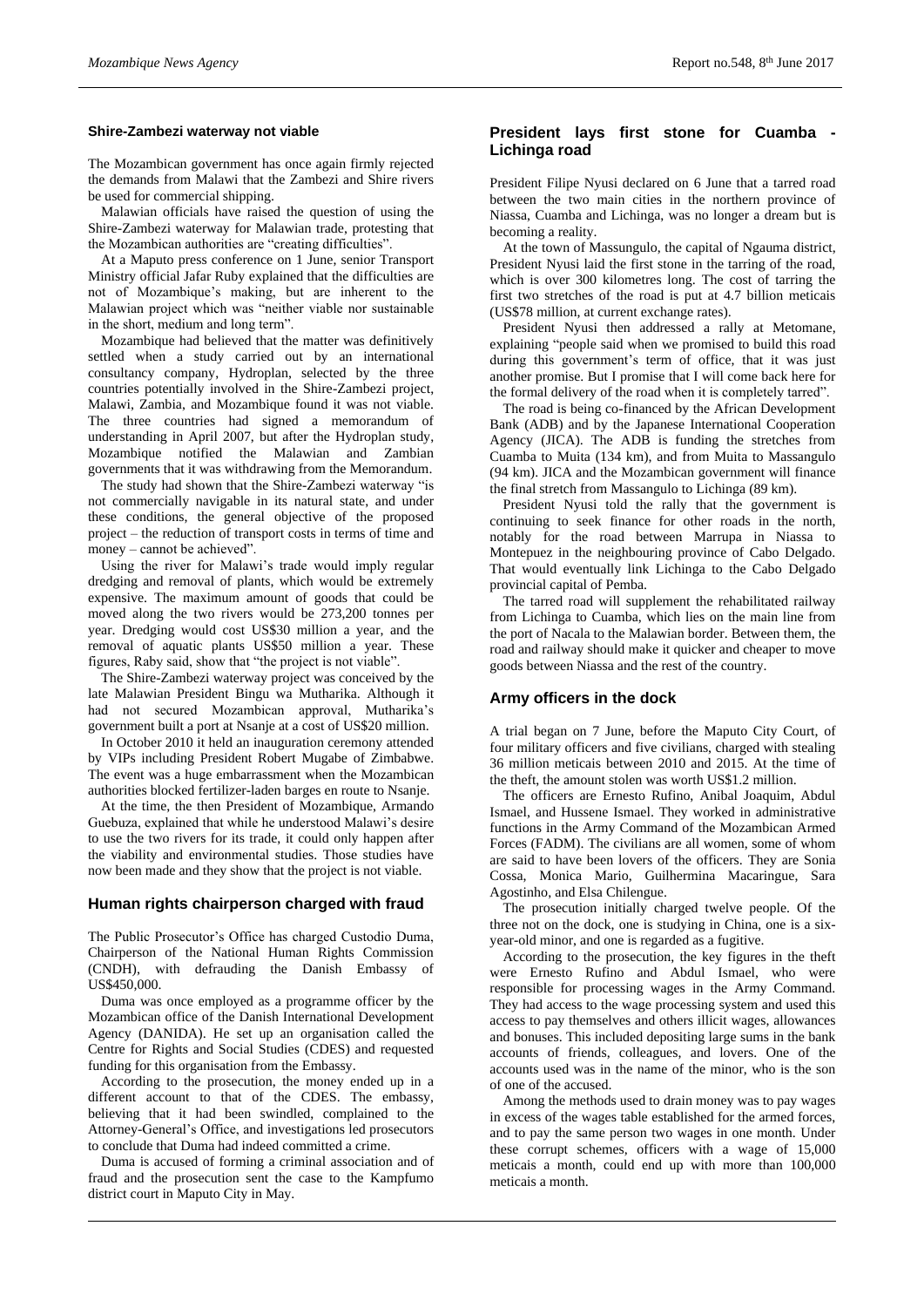## **Goods trains to Lichinga to resume**

The transport of goods by rail from the northern port of Nacala to the main cities of landlocked Niassa province, Cuamba and Lichinga, will resume on 16 June after an agreement reached between the government, local businesses and the Northern Development Corridor (CDN), which operates the Nacala rail system.

President Filipe Nyusi announced the resumption of goods traffic on 5 June, at a rally in the village of Malemia, in Sanga district, on the first day of a working visit to Niassa.

In November 2016, President Nyusi had re-inaugurated the 262-kilometre long branch line from Cuamba to Lichinga. This line is essentially a spur off the northern rail corridor that runs from Nacala to Entre-Lagos on the border with Malawi.

The line was built in 1972 in the closing years of the colonial period, but the Portuguese engineers cut corners, by using lightweight rails and timber sleepers. The line was thus always fragile and liable to suffer derailments. Nonetheless, it was a vital lifeline for Niassa which allowed fuel and other basic commodities to reach Lichinga from Nacala at a reasonable price.

During the war of destabilisation, the line came to a complete standstill, and goods could only reach Lichinga by a hazardous and expensive road journey. After the war, the private-led CDN consortium gained the lease on the Nacala port and railway, including the spur to Lichinga.

CDN ran trains sporadically to Lichinga. But the line was in such poor condition that, even under relatively good conditions in the dry season it took three days for a train to make the journey from Cuamba to Lichinga. In 2010 traffic on the line was suspended altogether, and complete reconstruction of the line began in 2014.

With the line operational again as from November 2016, Niassa businesses assumed that goods could once again be sent to and from the coast relatively cheaply. They were wrong. CDN imposed freight charges that were so high that many businesses opted for road transport instead, despite the poor state of the Lichinga-Cuamba road.

Thus, the Cuamba-Lichinga railway was only used for passenger transport. The prices charged by CDN, regarded by Niassa businesses as excessive, undermined the whole point of rebuilding the railway.

CDN was charging the equivalent of US\$75.53 per kilometre for a tonne. Since the distance from Nacala to Lichinga is 795 kilometres, each tonne making the journey would cost slightly more than US\$60,000. Such high charges meant that the railway could not compete with road haulage companies, which were charging about US\$50 a tonne to move goods between Nacala and Lichinga.

A source in the Niassa provincial government told AIM that after the negotiations, the CDM freight charges have come down to US\$47.54 a tonne.

The Niassa provincial transport director, Antonio Mateus, said that for the initial Nacala-Lichinga goods trains, 15 waggons, each of 35 tonnes would be mobilised, and the size of the trains would rise gradually with demand.

"We are promising to do everything to develop Niassa", said President Nyusi. "One of the great problems when we began our cycle of governance was to guarantee that trains would reach Lichinga. Now the trains do reach the city. But up to now, we've had the problem that they only carry passengers".

This is a condensed version of the AIM daily news service – for details contact [pfauvet@live.com](mailto:pfauvet@live.com)

\_\_\_\_\_\_\_\_\_\_\_\_\_\_\_\_\_\_\_\_\_\_\_\_\_\_\_\_\_\_\_\_\_\_\_\_\_\_\_\_\_\_\_\_

# **Attorney-General laments INATTER corruption**

Attorney-General Beatriz Buchili on 6 June demanded a tougher stance against corruption from the National Overland Transport Institute (INATTER), the body that is responsible for issuing driving licences.

Visiting the INATTER premises in the southern city of Matola, Buchili asked how fraud in obtaining driving licences was possible, given that INATTER is now fully computerised.

Buchili noted that cases had reached her office concerning people who had obtained driving licences by getting somebody else to sit the examination for them. "This situation is intolerable", she declared. "Corruption must be fought against with more effective mechanisms".

The head of the Matola INATTER delegation, Hilario Macie, accepted there are weaknesses in checking for fraud, and he admitted that INATTER staff are involved in fraudulent schemes. "The machines are powerful", he told Buchili, "but the truth is that these acts occur with the connivance of our staff. Unfortunately, about 1,000 cases have been registered and they were only possible with the involvement of staff".

On the same day as Buchili's visit, INATTER announced that eight INATTER workers, in Maputo and Nampula provinces and Maputo city, have been thrown out of the public administration because of their involvement in falsifying the theoretical parts of driving tests. The measure was taken after an internal audit of the multi-media examination system discovered that 1,136 theoretical driving tests had been taken fraudulently.

The fraud network involved a large number of people – including the candidates, driving instructors, administrative staff at driving schools, and the INATTER staff invigilating the theoretical examinations. Experienced drivers were paid to sit the test instead of the genuine candidates, and the invigilators were bribed to turn a blind eye to the switch.

After the fraud was uncovered, 1,136 people who had passed the test fraudulently had their driving licences cancelled. They can only apply to resit the test after a year.

This scandal once again raises the possibility that one of the causes of high mortality on Mozambican roads is that many motorists have obtained their licences fraudulently, and should not be allowed to sit behind the wheel.

#### **President inaugurates health science institute**

President Filipe Nyusi on 1 June inaugurated an Institute of Health Sciences, in the outlying Maputo neighbourhood of Infulene.

This institution is designed to meet the training needs of the Ministry of Health. The new institute cost US\$19 million, financed by the Japanese International Cooperation Agency (JICA).

The institute can accommodate 900 students. It has 15 classrooms, four laboratories and a computer centre. It will train nursing and technical staff in a variety of disciplines including mother and child health, preventive and general medicine, and the maintenance of hospital equipment.

President Nyusi said the Infulene Institute is part of a package of investments the government has been undertaking, with the assistance of its partners, to respond to the health needs of the public, in compliance with the Health Ministry's strategic plan. "The expectations are that this institute will contribute to the provision of quality health services, and will operate to internationally accepted standards", said Nyusi.